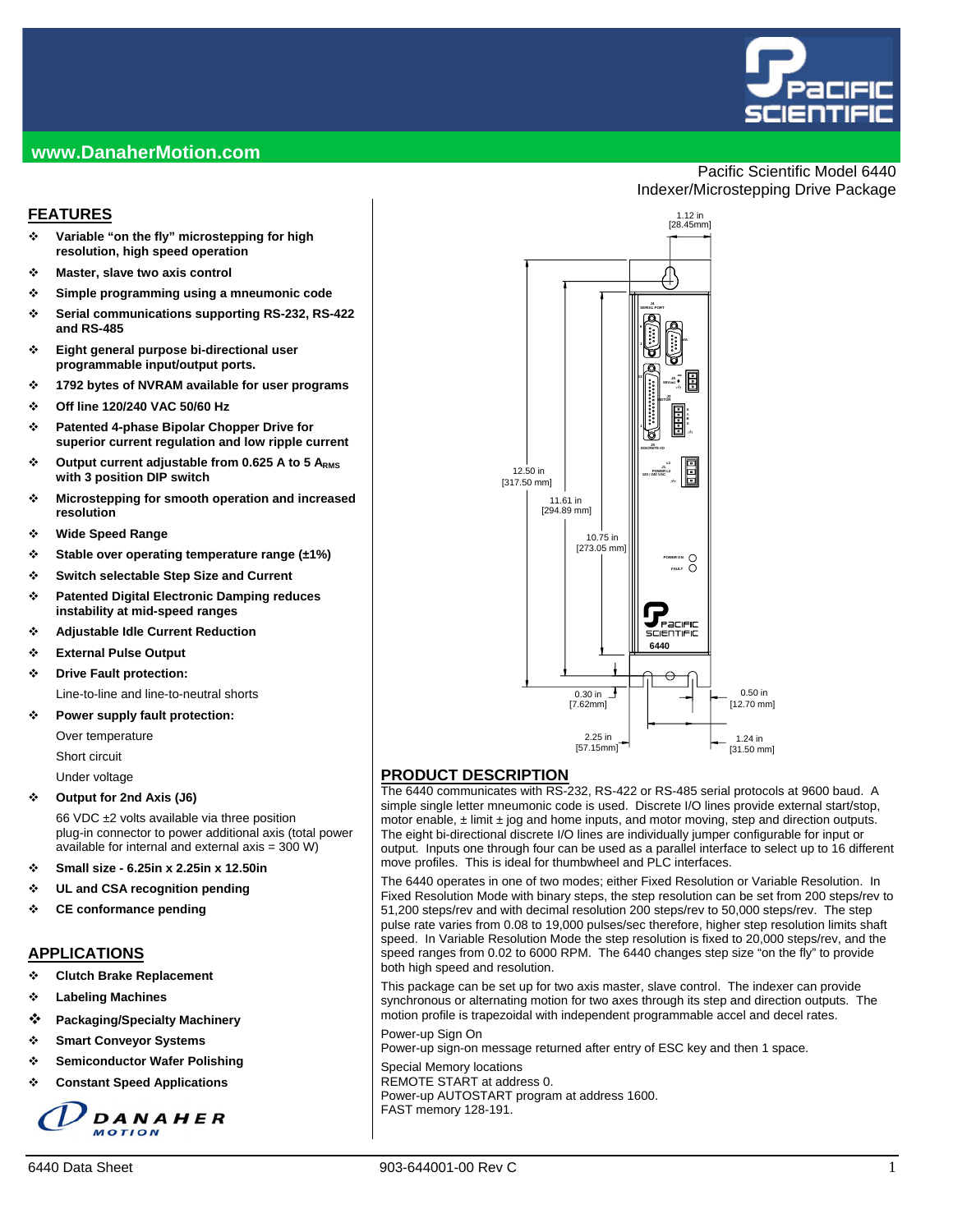#### **SPECIFICATIONS Input Power**

| Voltage                                                                           | 120/240 VAC 60/50 Hz (switch selectable)                                                                                                           |
|-----------------------------------------------------------------------------------|----------------------------------------------------------------------------------------------------------------------------------------------------|
| <b>Line Current</b>                                                               | At full (300 W) load<br>240 VAC, 2.3 ARMS<br>120 VAC, $3.5 A_{RMS}$                                                                                |
| Output motor phase current                                                        | 5 A <sub>RMS</sub> max. 5 A peak full step, 7.1 A peak microstepping<br>Adjustable from 0.625 to 5 $ARMS$ in 0.625 amp increments                  |
| 66 Vdc Output for 2nd axis (J6)<br><b>Discrete Input Voltage</b>                  | 66 $\pm$ 2 volts. Total power (internal + external) = 300 W<br>0 - 30 VDC max, Vin 0.8V is a logic low and $V_{\text{IN}}$ = 3.7V is a logic high. |
| <b>Discrete Output Voltage</b>                                                    | Open Collector 30 VDC, 70 mA sink, V <sub>SAT</sub> 1.0 VDC                                                                                        |
| <b>Inputs</b><br><b>Dedicated Inputs</b><br>Programmable inputs<br><b>Outputs</b> | Start, stop, enable motor, $\pm$ limit, $\pm$ jog and home<br>8 available jumper selectable. There are 8 total inputs and outputs.                 |
| <b>Opto Supply</b>                                                                | +5.7 VDC at 100 mA                                                                                                                                 |
| <b>Dedicated Outputs</b><br><b>Programmable Outputs</b>                           | Motor moving, fault, step and direction<br>8 available jumper selectable. There are 8 total inputs and outputs.                                    |

| <b>Step Size</b>                       | Min. Speed RPM (full steps/sec) | Max. Speed RPM (full steps/sec) | <b>Resolution Pulses/rev.</b> |
|----------------------------------------|---------------------------------|---------------------------------|-------------------------------|
| <b>Fixed Resolution - Binary Steps</b> |                                 |                                 |                               |
| Full                                   | 6(20)                           | 5700 (19,000)                   | 200                           |
| 1/2                                    | 3(10)                           | 3000 (10,000)                   | 400                           |
| 1/4                                    | 1.5(5)                          | 1500 (5000)                     | 800                           |
| 1/8                                    | 0.75(2.5)                       | 750 (2500)                      | 1,600                         |
| 1/16                                   | 0.37(1.25)                      | 375 (1250)                      | 3,200                         |
| 1/32                                   | 0.19(.625)                      | 188 (635)                       | 6,400                         |
| 1/64                                   | $0.09$ $(.312)$                 | 93.75 (312)                     | 12,800                        |
| 1/128                                  | 0.05(0.156)                     | 46.87 (156)                     | 25,600                        |
| 1/256                                  | $0.02$ (.078)                   | 23.43 (78)                      | 51,200                        |
| <b>Variable Resolution</b>             |                                 |                                 |                               |
|                                        | $0.02$ (.078)                   | 5700 (19,000)                   | 20,000                        |

| <b>Idle Current Reduction</b>     | Enabled or disabled with DIP switch, 50% output current reduction after 0.1 second<br>from last step command. |
|-----------------------------------|---------------------------------------------------------------------------------------------------------------|
| <b>Digital Electronic Damping</b> | Enabled or disabled with DIP switch.                                                                          |
|                                   | Max delay from input step change in motor excitation:                                                         |
|                                   | Step frequency < 500 full steps/sec: 500 ms                                                                   |
|                                   | Step frequency $>$ 500 full steps/sec: 270 $^{\circ}$ of step period                                          |
| <b>Environmental Requirements</b> |                                                                                                               |
| Storage temperature               | $-40^\circ$ C to $+70^\circ$ C                                                                                |
| Operating temerature              | 0 to 50° C ambient, 50° C to 60° C (derated)                                                                  |
| Altitude                          | 5000 ft (1500 m) by design                                                                                    |
| <b>Humidity Range</b>             | 10% to 90%, non-condensing                                                                                    |
| Vibration                         | IEC Standard 68-2-6 Pending                                                                                   |
| <b>Mechanical</b>                 |                                                                                                               |
| <b>Dimensions</b>                 | 6.25 in x 2.25 in x 12.50 in                                                                                  |
| Weight                            | 6 lbs nominal                                                                                                 |
| <b>Connectors</b>                 |                                                                                                               |
| <b>AC Power</b>                   | Phoenix MCI, 5/3-G-3,81 connector. Mating connector: Phoenix MCI, 5/3-ST-3,81.                                |
| Motor                             | PCD ELVH0510 connector. Mating connector: PCD ELVP05100.                                                      |
| 66 VDC Output                     | PCD ELVH0310 connector. Mating connector: PCD ELVP03100                                                       |
| Serial                            | 9 contact female D connector, Mating connector: ITT Cannon DE-9P with ITT Cannon                              |
|                                   | DE110963 Hood and D20419 Clamp Kit.                                                                           |
| Discrete I/O                      | 25 contact female D connector. Mating connector: ITT Cannon DB25S with ITT                                    |
|                                   | Cannon DB110963 Hood and D20419 Clamp Kit                                                                     |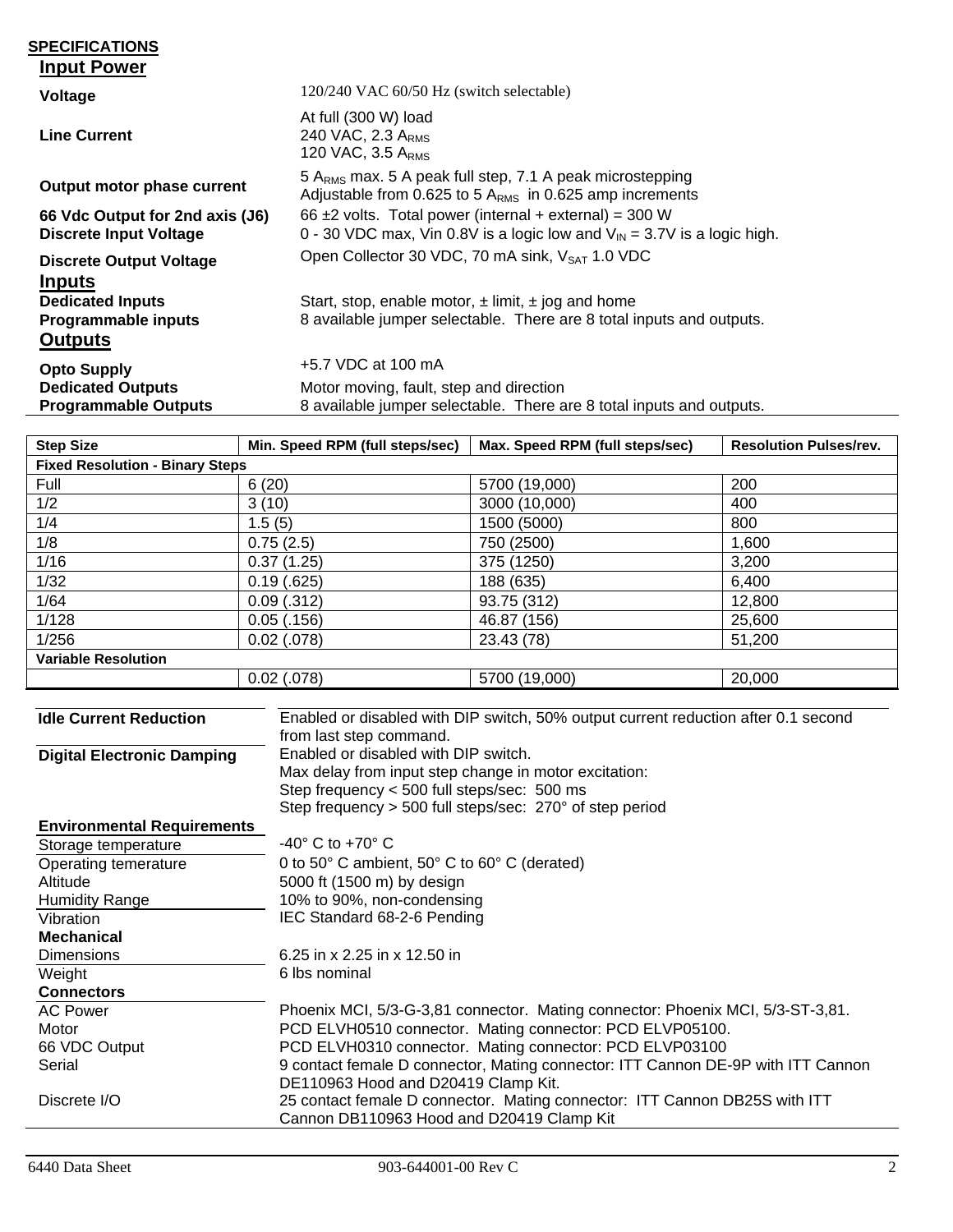

*Note: Jumpers are factory installed. They are not to be modified in the field.* 



#### **DRIVER BOARD SETTINGS**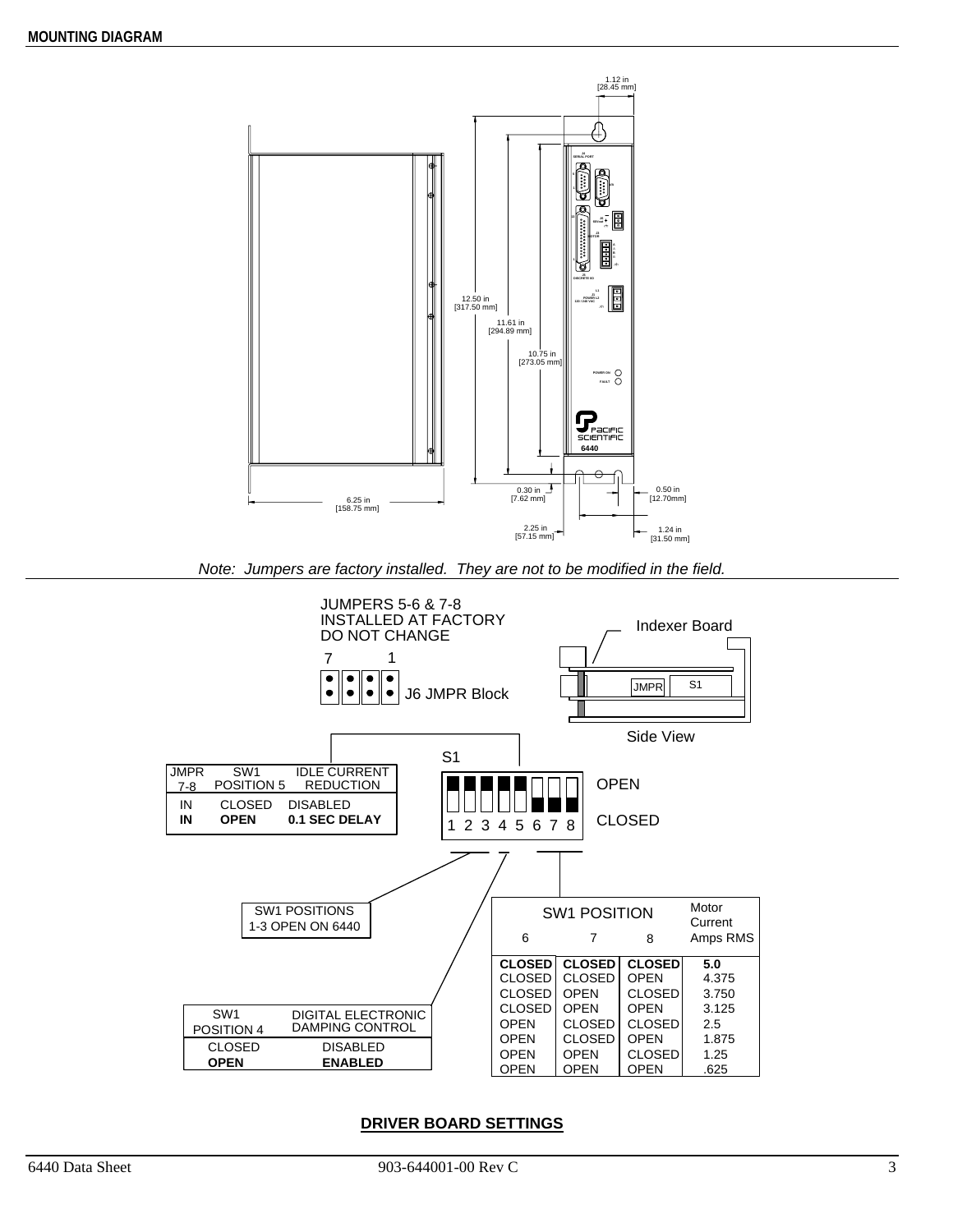

**E1 and E2, Factory setting: E1 IN, E2 OUT. Should NOT be modified by user**.

**E11 IN enables RS-485 multi-unit communication, OUT for RS-232/RS-422**. *Factory setting: Jumper OUT enabling RS-232 and RS-422 communications.*

**E12 and E13 control slave 6410 Drive operation.** E12 IN, E13 OUT for alternating operation, E12 OUT, E13 IN for synchronous operation. *Factory setting: Jumpers E12 IN, E13 OUT.* 

**E3 to E10 control discrete I/O Port 1 to 8 configurations**. Jumper IN to configure as an output, jumper OUT to configure as an input. *Factory setting: All jumpers OUT configuring all lines as INPUTS.*

# **INDEXER BOARD SETTINGS**

Ports are active LOW; a logic 0 applied to an input port reads back as a "1" and vice-versa.

#### **DEDICATED & PROGRAMMABLE INPUT/OUTPUT LINES**

The 6440's operation is controlled by several input lines. These lines are active low. Input lines are RC filtered and passed to a 74HC14 Schmidt Trigger. The electrical diagram of input and output lines are shown at right.

#### **Note:** *Inputs accept 0-30 VDC max, where Vin*  $\leq 0.8$  *V* is a logic low and *Vin*  $\geq$  3.7 *V is a logic high.*

The 6440's outputs are open-collector Darlington ULN203 drives. Inductive kickback protection is provided by the built-in diode and 39 V Zener diode.

**Note:** *All outputs are open collector 30 VDC, 70 mA sink, Vsat* <sup>≤</sup> *1.0 V. All I/O signals are I/O low.*



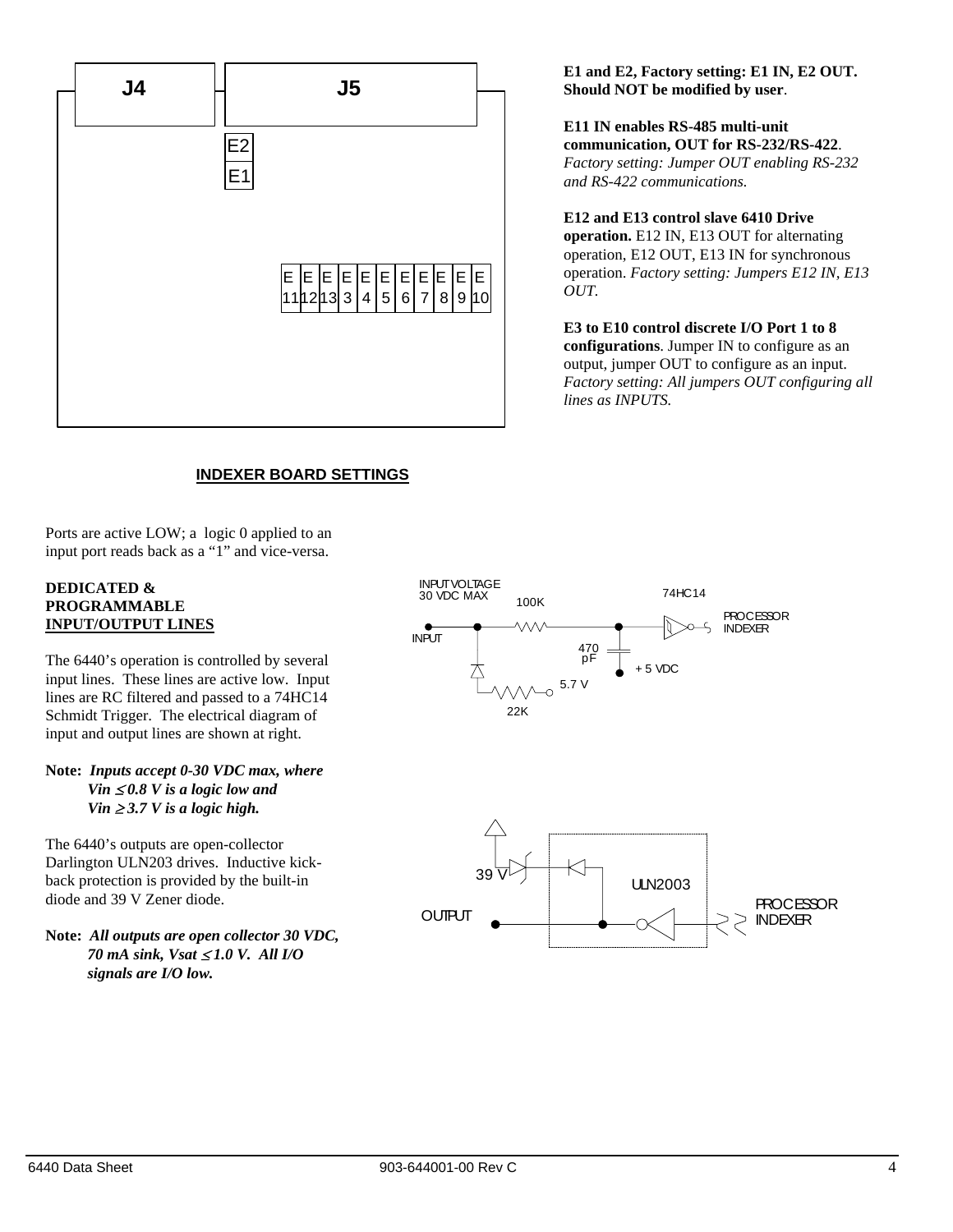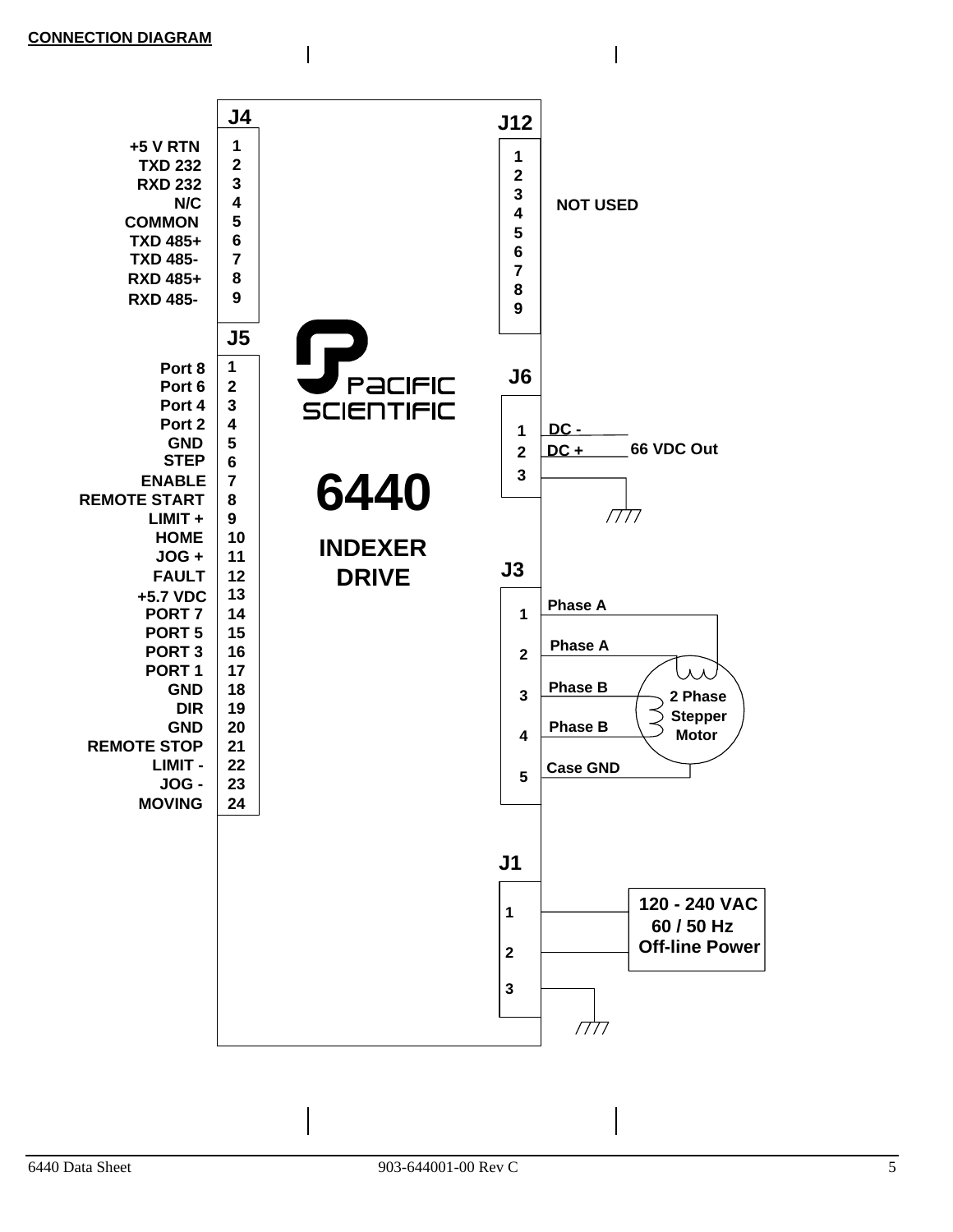### **COMMAND SUMMARY**

**A (Clear and Restore) A** *opcode* A 0, reloads the last saved parameters from NVRAM, A 8 followed by A 9 completely initializes NVRAM to default values.

**C (Read Position Counter) C** *arg***,** *arg is 0, 1 Specifying arg* = 1, enables continuous echoing of position via the serial interface only in single-unit mode.

**E (Edit Program) E** *addr,* Edit program at address *addr.*

**F (Initial Velocity) F** *vel,* Sets the initial velocity to *vel* step pulses/second, 0 ≤  $vel ≤ 19.000.$ 

**G (Go) G**  $\alpha$ *ddr* [trace],  $0 \leq \alpha$ ddr  $\leq$ 1791, or 2048 for indexed jump on inputs,  $0 \leq \text{trace} \leq 1$ .

**H (Home) H** *speed dir*, where: 20 ≤ speed ≤ 19,000 step pulses/second, *dir*  must be 0 for CW and 1 for CCW motion towards Home position.

**I (Resolution Mode) I** *mode. mode* = 0 selects Fixed Resolution Mode, mode = 1 selects Variable Resolution Mode.

**J, B (Jump Loop Nested) J, B** *addr cntr*, 0 ≤ *addr* ≤ 1791, 0 ≤ *cntr* ≤ 255 for 1 to 256 iterations.

**K (Read Input Port) K** , Logic "0" input reads back as "1". Bit weightings 1-128 correspond to port 1 to 8. Jumpers E3 to E10 control direction of I/O ports. Jumper OUT for input, IN for output.

**L (List Program) L** *addr,* List Program.  $0 \leq$  addr  $\leq$  1791. Returns up to 20 lines at a time.

**M (Accel/Decel Factor), M** *accel decel,*  5 ≤ *accel* ≤ 255, 5 ≤ *decel* ≤ 255.

**O (Trip Point), O** *position vaddr*, Set Trip Point.  $-8,388,607 \le$  position  $\le$ +8,388,607, 0 ≤ *vaddr* ≤ 1791.

**P (Store Parameters),** Stores parameters to non-volatile memory**.** 

**Q (Examine Parameters), Q** Displays Initial, Final Velocity, Accel/decel factors etc.

**R (Run at constant velocity), R** *vel*, 20  $\leq$  vel  $\leq$  19,000 step pulses/second.

**S (Stop), S [***arg***],** Embedded in a program, S 0, will cease motion but the program will continue, S 1 terminates

program, placing the indexer into immediate mode.

**T (Master/Slave Control), T** *enb, Alternating axis operation*: E12 IN, E13 OUT, T 1 enables master, disables slave. T 0 disables master, enables slave. *Synchronous Operation*: E12 OUT, E13 IN, T 1 enables master and slave. T 0 disables both.

**U (Loop on Port), U** *addr cond*, Tests a port and jumps if condition is satisfied. 0 ≤ *addr* ≤ 1791. Port 1 to 8 HIGH 0, 2, 4, 6, 8,10,12,14, Port 1 to 8 LOW 1, 3, 5, 7, 9, 11, 13, 15

**V (Final Velocity), V** *vel*, Sets the final velocity of an absolute (at) or incremental  $(\pm)$  move. Expressed as 0  $\leq$  vel  $\leq$  19,000 step pulses/second.

**W** (Wait), W *period*, Wait. 0 ≤ *period* ≤ 65535, 10ms resolution, with 0 as wait for end of motion This command returns the status of the limit, home and jog switches and the Drive Fault status. The value of *arg* specifies whether limit switch or input line information is returned.

**X (Read Limits), X** *arg*, Specifying X 0 returns 1 for Limit + active, 2 for Limit active and 3 for both active. Bit 7 is active high if the drive has faulted. Specifying X 1, returns a binary weighted value corresponding to the level of these signals:  $1 =$  Home Input,  $32 =$  Jog - Input,  $64 =$  Jog + Input,  $128 =$ Drive Fault.

**Y (Write Output Port), Y** *port,* Write Port.  $0 \leq$  port  $\leq$  255, Y 0 deactivates all bits producing Logic HIGHs, Y 255 activates all bits producing Logic LOWs**.** 

**Z (Zero Origin),** Zeros position counter**.** 

^ **(Set Jog Speed),** ^ *speed***,** Sets jog speed,  $0 \leq speed \leq 255$ . Actual speed is 30 \* speed step pulses/second.

@ **(Absolute Move),** @ position, Absolute Index In Fixed Resolution: - 8,388,607 ≤ *position* ≤ + 8,388,607. Variable Resolution: - 8,388,607.99 ≤ *position* ≤ + 8,388,607.99 with 0.01 resolution.

+ **(Positive Incremental Move),** + steps, Positive Incremental Index. Fixed Resolution:  $0 \leq$  steps  $\leq +$ 8,388,607. Variable Resolution, 0.00 ≤ *steps* ≤ + 8,388,607.99.

- **(Negative Incremental Move),** - *steps*, Negative Incremental Index.

Fixed Resolution:  $0 \leq$  steps  $\leq +$ 8,388,607. Variable Resolution, 0.00 ≤ *steps* ≤ + 8,388,607.99.

^**C or ESC (Software Reset),** Stops all activity. Indexer will wait for the space bar sign-on or external Remote Start or Jog pulse inputs.

\**(Step Size, VelScale)** \ *arg*. Sets the step size in Fixed Resolution Mode, binary and decimal step sizes. In Variable Resolution Mode, scales the step pulse rates. For  $0 \leq arg \leq 8$ :

| <b>Fixed Binary</b> | <b>Fixed</b><br>Decimal | <b>VR Speed</b>   |
|---------------------|-------------------------|-------------------|
| $0 = Full$          | Not allowed             | <b>Full Speed</b> |
| $1 = 1/2$           | Full                    | 1/2               |
| $2 = 1/4$           | 1/2                     | 1/4               |
| $3 = 1/8$           | 1/5                     | 1/8               |
| $4 = 1/16$          | 1/10                    | 1/16              |
| $5 = 1/32$          | 1/25                    | 1/32              |
| $6 = 1/64$          | 1/50                    | 1/64              |
| $7 = 1/128$         | 1/125                   | 1/128             |
| $8 = 1/256$         | 1/250                   | 1/256             |

> **(Read Memory),** > *addr size*, 0 ≤ *addr* ≤ 2047, 0 ≤ *size* 255 bytes. Displays a block of memory starting at *addr* in decimal format, returning a total of *size bytes*.

< **(Write Memory),** < *addr data*, 0 ≤ *addr* ≤ 2047, 0 ≤ *data* ≤ 255. Writes a *data byte* to an address specified by *addr* in memory.

**] (Read Moving Status), ]** Returns a decimal number representing the current move status. Bit weights:  $1 =$  Indexing,  $2 =$  Constant, 128 = Drive Fault

**' (Trip and Output), '** *nextpos port*. 0 ≤ *nextpos* ≤ + 8,388,607,  $0 \leq$  *port*  $\leq$  255. Used within a Trip Point Service Routine (TPSR) and provides the capability of setting or clearing user I/O lines as a function of current position. The value *port* is written to the I/O ports when the previously set position is reached. Next trip point set to position *nextpos*.

**= (Limit Switch Polarity),** = *polarity* 0 = default active LOW limit input, 1 = active HIGH limit input

**: (Selective Termination), :** *axis* Aborts operations on a particular axis when configured for RS-485 communications mode.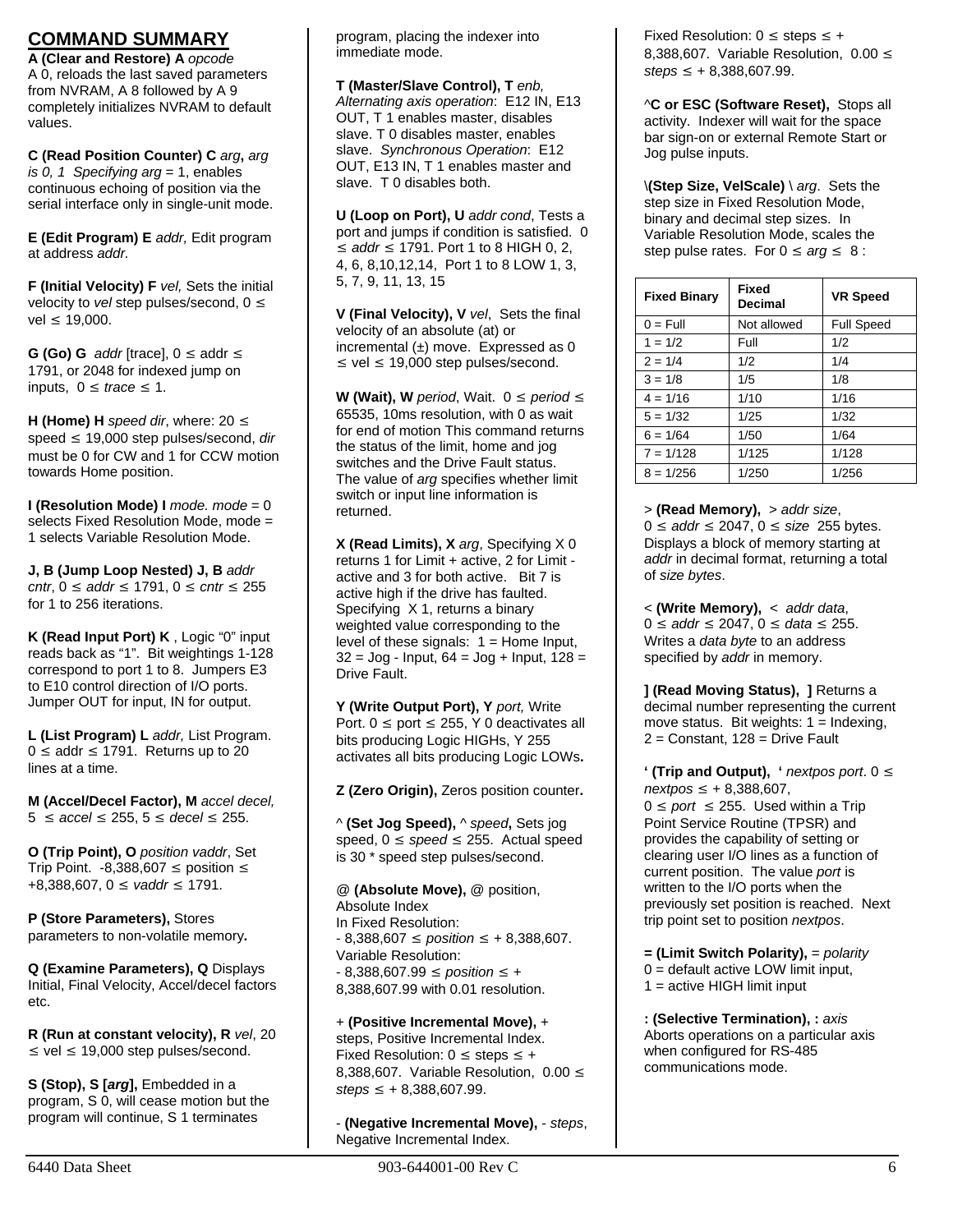### **AC SWITCH SETTINGS**

The AC switch is preset at the factory in the 230 VAC position. The E Jumper and AC switch settings are easily accessible by opening the cover. **First, make certain the power connections have been removed.** Rest the unit on its side as shown. Remove the four screws toward the back of the unit. Select appropriate setting. Replace cover and mounting screws. Do **NOT** over tighten mounting screws. (5.0 in-lbs max)



#### **66 VDC OUTPUT CONNECTOR J6**

The 6440 package has an external 66 VDC connector designed to power an additional drive. The total power available for both the internal and external drives is 66 VDC at 4.6 amps or approximately 300 watts. If the two drives are running simultaneously and require more than 4.6 amps, the voltage will begin to cut back. The power supply has a low voltage protection circuit that will fault the drive if the DC supply dips below 55 VDC.

A twisted pair plus ground cable utilizing 16, 18, or 20 gauge wire is recommended to connect the remote connector to the external drive. A 470 µf 100 VDC aluminum electrolytic capacitor, rated for 2A ripple current or greater, must be installed at the additional drive if the cable length is over 3 feet.

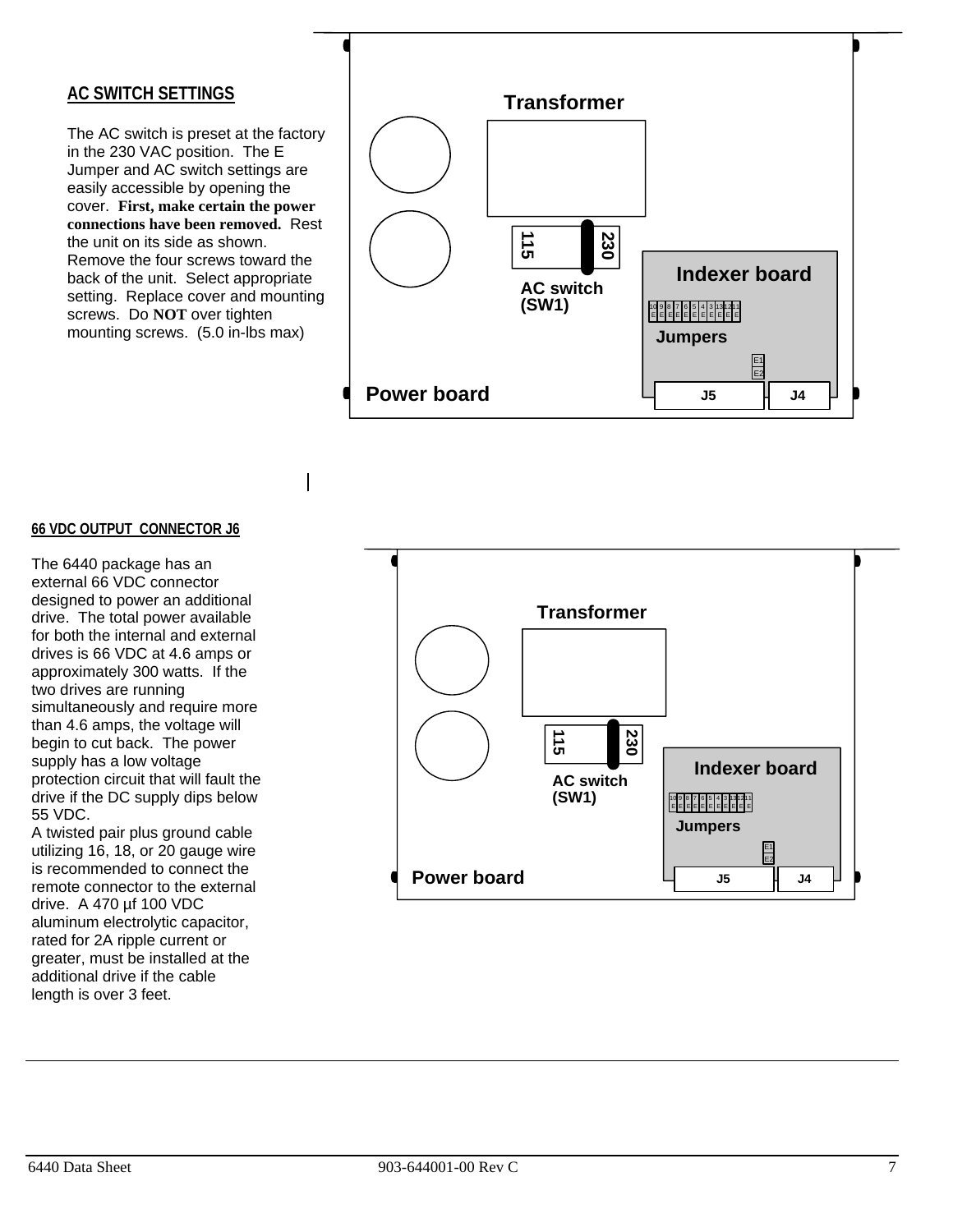# **TROUBLESHOOTING**

# **Power Board**

| <b>SYMPTOM</b>                                                        | <b>POSSIBLE CAUSE</b>                                                   | <b>ACTION</b>                                                                  |
|-----------------------------------------------------------------------|-------------------------------------------------------------------------|--------------------------------------------------------------------------------|
| Motor does not turn, LEDs ON<br>(green and/or red)                    | 120/240 VAC switch in 240 position, input from 120<br><b>VAC</b>        | Turn power off, correct switch position.                                       |
|                                                                       | AC Input line low                                                       | Increase Input AC to spec.                                                     |
|                                                                       | Dead short or overload across external 66 VDC<br>output connector (J6). | Remove short or reduce load.                                                   |
|                                                                       | Over temperature                                                        | Check ambient temperature or internal fan<br>malfunction/blockage.             |
|                                                                       |                                                                         | Check load connection.                                                         |
|                                                                       |                                                                         | Check J6 VDC output with a voltmeter and<br>ensure output voltage is 66 V ±2%. |
|                                                                       | <b>Bad load connection</b>                                              | 1. If output voltage > 70 VDC and < 78 VDC<br>add a load and ensure            |
|                                                                       |                                                                         | VDC is $\approx$ 66 VDC.                                                       |
|                                                                       |                                                                         | 2. If output voltage > 78 VDC, return 6440 to<br>factory for service.          |
|                                                                       | Drive board fault                                                       | See Table below.                                                               |
| Motor does not turn, LEDs OFF                                         | Check AC input                                                          | Use proper input.                                                              |
|                                                                       | 240 VAC applied and switch in 120 VAC position.                         | Return to factory for service.                                                 |
| Motor runs for a while and stops, both<br>LEDs come on                |                                                                         | Reduce load.                                                                   |
|                                                                       | Over temperature.                                                       | Check for excessive ambient temperature.                                       |
|                                                                       |                                                                         | Check for internal fan malfunction/blockage.                                   |
| Motor turns on and off on its own<br>and red LED flashes<br><b>OR</b> | 120 VAC applied and switch in 240 VAC position                          | Correct switch position.                                                       |
|                                                                       | Over load.                                                              | Reduce load.                                                                   |
|                                                                       | AC input line low.                                                      | Check input AC line voltage for low line.                                      |
|                                                                       | Drive Board Fault.                                                      | See table below                                                                |
| Motor stops after running once.                                       | Internal failure.                                                       | Return to factory for service.                                                 |

# **Drive Board**

| <b>SYMPTOM</b>                          | <b>CORRECTIVE ACTION</b>                                                                                            |
|-----------------------------------------|---------------------------------------------------------------------------------------------------------------------|
| Motor produces no torque.               | Disconnect AC Power. Disconnect the motor cable and cycle the J1 power supply Off and On.                           |
|                                         | Check the step output and VCO input monitor point. Also, check motor cable and motor for                            |
|                                         | shorts across the windings or between the windings and the motor case.                                              |
|                                         | Verify that DIP Switch S1 position 6, 7, and 8 (current select) are set correctly.                                  |
|                                         | Re-check that the motor cable is wired correctly and properly plugged into the drive.                               |
| Motor rotates in the wrong direction.   | Check polarity of the DIRECTION input.                                                                              |
|                                         | Reverse the A and A motor phases.                                                                                   |
| Motor does not reach expected position. | Check that the step size setting of the drive is set correctly.                                                     |
|                                         | Verify that the motor does not stall. If it does:<br>1. Use a finer step size to avoid low-speed resonance problems |
|                                         | 2. Enable Digital Electronic Damping (S1 position 4 OFF).                                                           |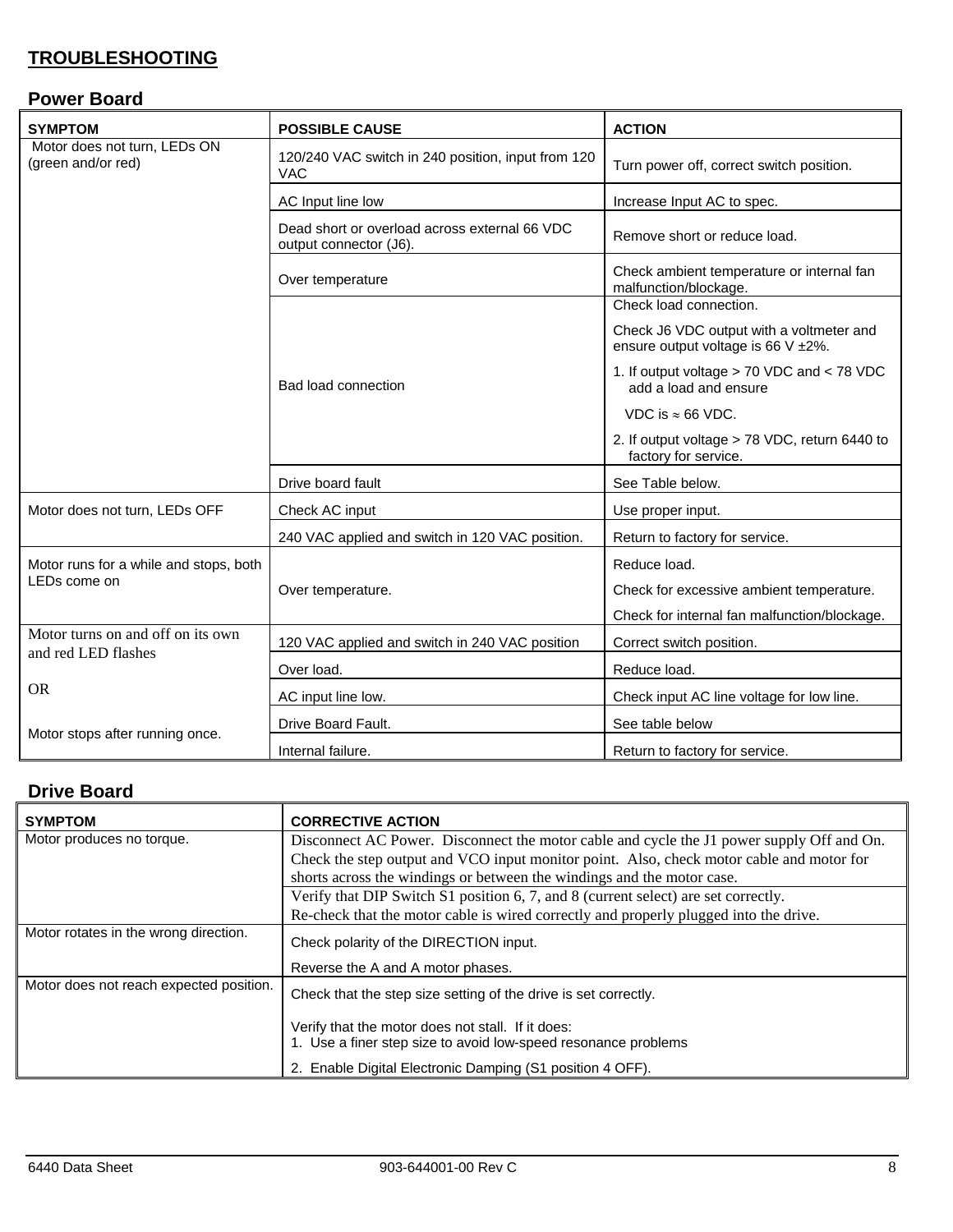### **Indexer Board**

| <b>SYMPTOM</b>                    | <b>CORRECTIVE ACTION</b>                                                                                                                                                                                                                                                                                                        |
|-----------------------------------|---------------------------------------------------------------------------------------------------------------------------------------------------------------------------------------------------------------------------------------------------------------------------------------------------------------------------------|
| Motor doesn't spin                |                                                                                                                                                                                                                                                                                                                                 |
|                                   | Verify that the motor is properly connected with no open wires or shorts.                                                                                                                                                                                                                                                       |
|                                   | With the 6440 energized, try twisting the motor shaft. If you're able to easily spin the shaft,<br>especially at the higher motor current levels, chances are the motor is disabled. J5-7 (ENABLE)<br>should be wired to J5-5 (GND).                                                                                            |
|                                   | Verify that some motor problem has not created a Fault condition. A FAULT has occured if J5<br>pin 12 is low or the Read HW status command returns with Bit 7 high. If so, correct the condition<br>that created the fault.                                                                                                     |
|                                   | If you issued the T command with Indexer jumpers E12 and E13 set for alternating operation,<br>you may have disabled step pulses to the motor. Double check your jumper configuration and<br>usage of the T command.                                                                                                            |
| Motor spins, but tends to stall   | Experiment with the M command by issuing M 255 255 which results in the slowest possible<br>acceleration and deceleration.                                                                                                                                                                                                      |
|                                   | Possibly your motor cannot generate enough torque for your application. Try resizing.                                                                                                                                                                                                                                           |
| Unit will not respond to commands | If the power supply is not adequate for the load, a momentary drop in power may reset the unit,<br>and require that the sign-on procedure be repeated.                                                                                                                                                                          |
|                                   | It is possible a maximum velocity value, well above the specified range may have been<br>executed. Try cycling power and resetting any erroneous parameters before issuing another<br>motion command. If the error occurs in an AUTOSTART program, try ESCaping as soon as<br>possible before the maximum velocity is attained. |
|                                   | Cycle power.                                                                                                                                                                                                                                                                                                                    |

### **Communications Interface**

| <b>SYMPTOM</b>          | <b>CORRECTIVE ACTION</b>                                                                                                                                                                                                                                                                                                      |
|-------------------------|-------------------------------------------------------------------------------------------------------------------------------------------------------------------------------------------------------------------------------------------------------------------------------------------------------------------------------|
| No RS-232 Communication | Verify that the 6440 E11 jumper is OUT, placing the 6440 into single-unit, RS-232/RS-422 mode.                                                                                                                                                                                                                                |
|                         | Verify that the transmit of the host terminal is wired to the 6440 receive and vice-versa. Normally<br>DTE (Data Terminal Equipment) devices transmit data on pin 2 and receive data on pin 3.                                                                                                                                |
|                         | Verify the serial port settings to be 9600, N, 1.                                                                                                                                                                                                                                                                             |
|                         | Make sure your host is working properly. Disconnect the D-9 connector from the 6440 unit. Wire<br>pins 2 and 3 of this connector together. Try typing characters on the keyboard, each character<br>should be echoed back to the screen. If not, check your cabling and connectors and refer to<br>your host reference quide. |

### **Customer Support**

Danaher Motion products are available world-wide through an extensive authorized distributor network. These distributors offer literature, technical assistance, and a wide range of models off the shelf for the fastest possible delivery.

Danaher Motion sales engineers are conveniently located to provide prompt attention to customer needs. Call the nearest office for ordering and application information and assistance or for the address of the closest authorized distributor. If you do not know who your sales representative is, contact us at:

Danaher Motion 203A West Rock Road Radford, VA 24141 USA **Phone**: 1-540-633-3400 **Fax**: 1-540-639-4162 **Email**: customer.support@danahermotion.com **Website:** www.DanaherMotion.com